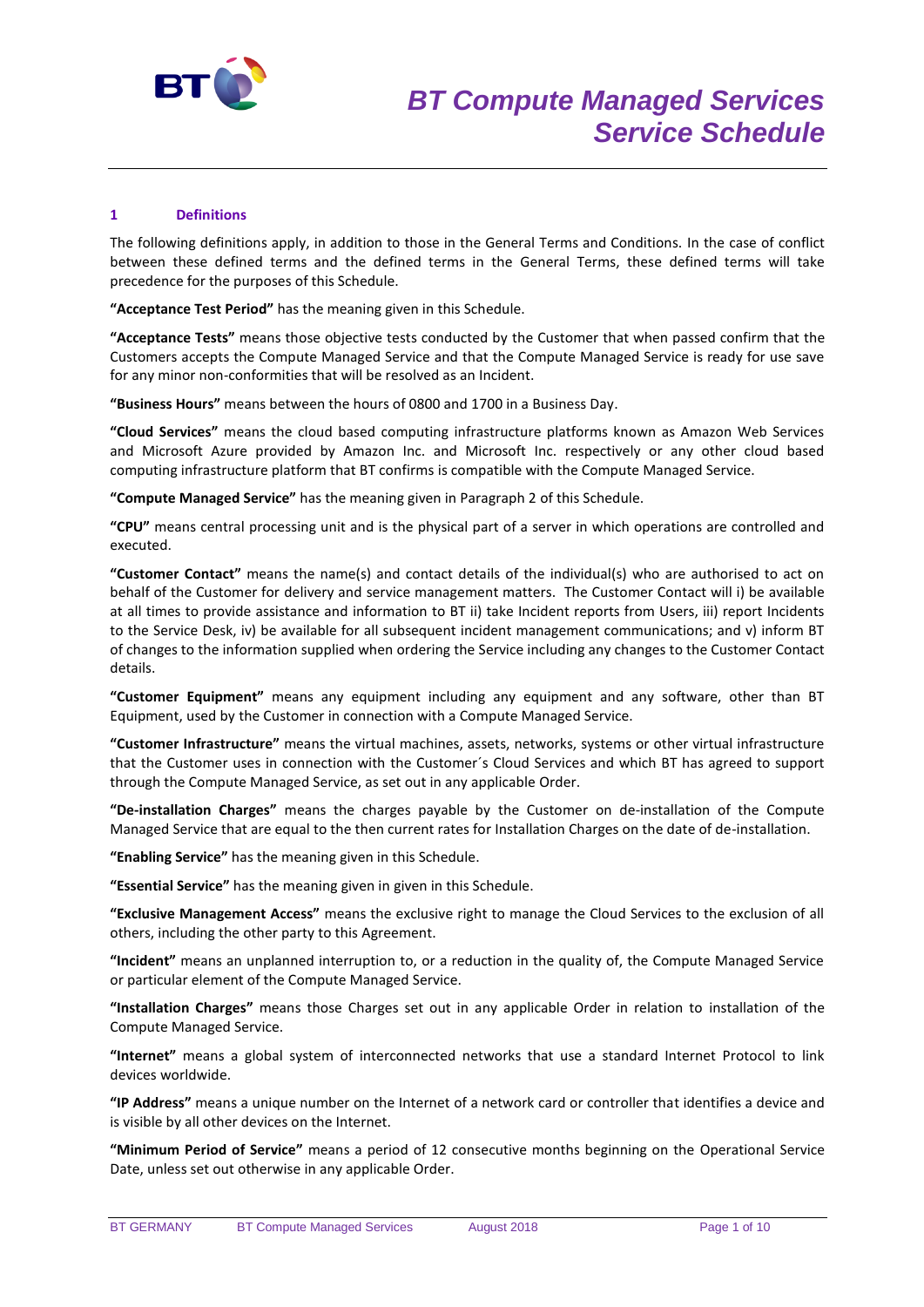

**"Minimum Revenue Commitment"** means the minimum amount the Customer is required to pay BT, as set out in any applicable Order.

**"Online Order**" means a Customer request for the Service. The Online Order is only available online via the Portal.

**"Operating System"** means a set of software that manages computer hardware resources and provides common services for computer programs.

**"PCI DSS"** means the payment card industry data security standards, a set of policies and procedures, issued by the PCI Security Standards Council LLC (as may be adopted by local regulators) and intended to optimise the security of credit and debit card transactions and protect cardholders against misuse of their personal information.

**"Planned Maintenance"** means any work that is planned in advance to be carried out by BT or on its behalf that causes the Service to be suspended.

**"Portal"** means the BT compute management system and the graphical user interfaces of the individual services made available via the BT compute management system.

**"Premium Service"** has the meaning given in this Schedule.

**"Qualifying Incident"** means an Incident, except where any of the following events have occurred:

- (a) the Compute Managed Service has been modified or altered in any way by the Customer, or by BT in accordance with the Customer's instructions;
- (b) during the period Exclusive Management Access was granted to the Customer;
- (c) Planned Maintenance;
- (d) The Customer or its agent has performed any configurations that BT did not approve;
- (e) an Incident has been reported and BT cannot confirm that an Incident exists after performing tests; or
- (f) the Customer requested BT to test the Compute Managed Service at a time when no Incident has been detected or reported.

**"Recurring Charges"** means the Charges for the Compute Managed Service or applicable part of the Compute Managed Service that are invoiced repeatedly in every payment period (e.g. every month), as set out in any applicable Order.

**"Service Desk"** means the English speaking helpdesk that the Customer may contact to submit Service Requests, report Incidents and ask questions about the Compute Managed Service.

**"Service Level"** means the Incident Resolution Service Level as set out in this Schedule.

**"Service Management Boundary" h**as the meaning given in this Schedule.

**"Service Requests"** means pre-approved requests to deliver a service on the Cloud Services as agreed between BT and the Customer and as set out in any applicable Order.

**"Severity Level 1"** means a Qualifying Incident that cannot be circumvented and that constitutes a complete loss of the Compute Managed Service.

**"Severity Level 2"** means a Qualifying Incident that has a large impact on the Compute Managed Service and, for example, results in part of the Compute Managed Service not functioning properly.

**"Severity Level 3"** means a Qualifying Incident that has a minor impact on the Compute Managed Service such as a component of the Compute Managed Service not functioning correctly that causes a minor degradation to the performance or functionality of the Compute Managed Service.

**"Severity Level 4"** means a Qualifying Incident that has no observable impact on the Compute Managed Service.

**"Standard Service Components"** has the meaning given in Paragraph **Error! Reference source not found.**.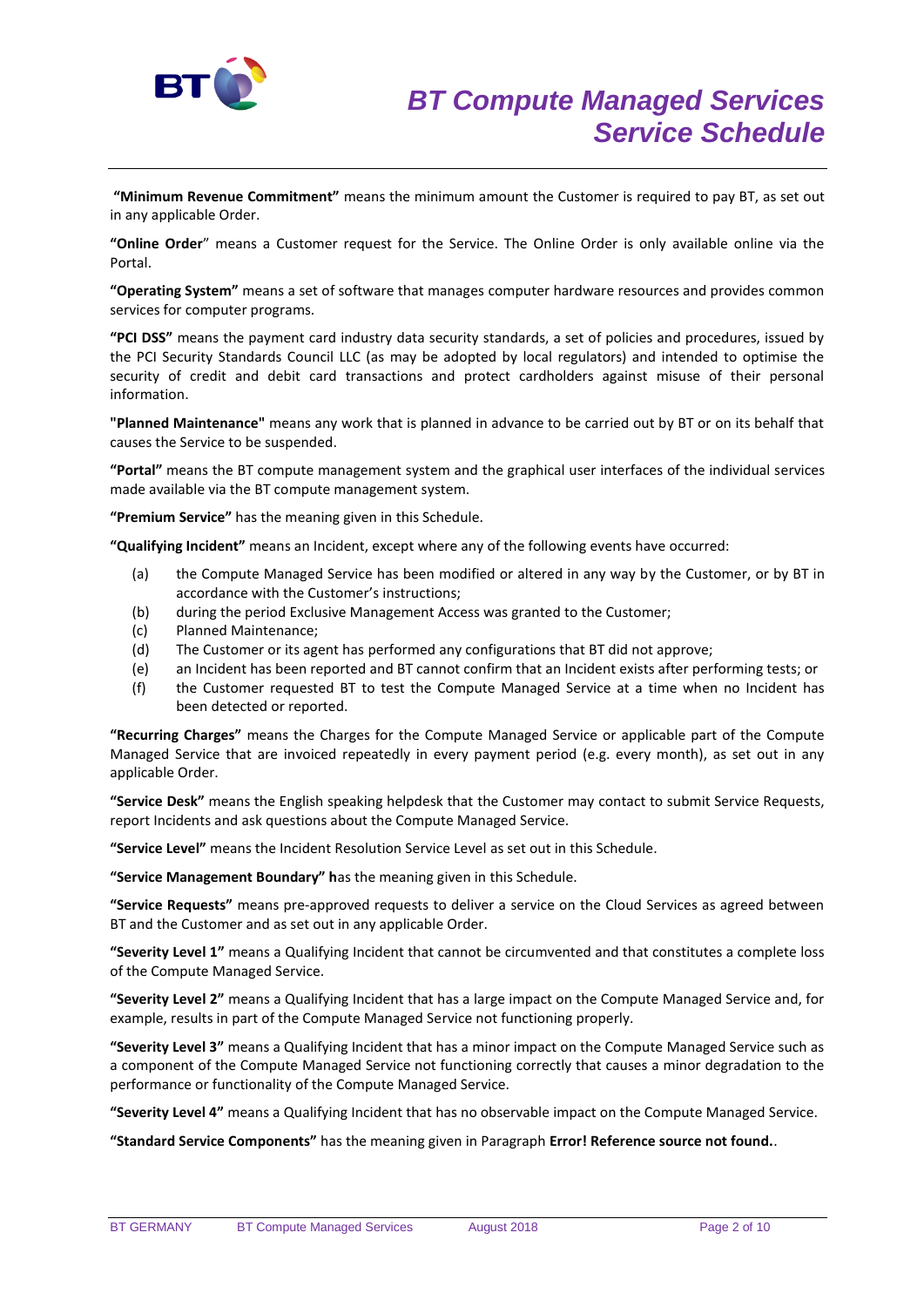

**"Ticket"** means the unique reference number provided by BT for an Incident and that may also be known as a "fault reference number".

**"Usage Charges"** means the Charges for the Compute Managed Service or applicable part of the Compute Managed Service that are calculated by multiplying the volume of units that the Customer used or incurred in a period (e.g. number of agents using the Compute Managed Service, or the number of minutes the Compute Managed Service was used for) with the relevant fee as set out in any applicable Order.

## **2 Service Summary**

BT will provide the Customer with a range of management services to the Customer´s Cloud Services comprising of the Essential Service or the Premium Service as set out in any applicable Order and up to the point of the Service Management Boundary.

### **3 Service Components**

3.1 The Compute Managed Service comprises access to a Portal where the Customer may choose a combination of the following management service packages in order for BT to manage the Customer Infrastructure and throughout the duration of the Agreement the Customer will ensure that at least 25 per cent of the Customer Infrastructure is managed through the Premium Service, in accordance with the details as set out in any applicable Order:

## 3.2 **Essential Service**

BT will provide the Customer with 24hours a day x7days per week x365days per year access to a Service Desk that will offer the Customer support in relation to Customer Infrastructure, as set out in any applicable Order.

### 3.3 **Premium Service**

On top of the Essential Service, BT will provide the Customer with the following components:

3.3.1 Configuration Management

Reactive and proactive configuration and technical support of the Customer Infrastructure to ensure that the Customer Infrastructure works efficiently with the Cloud Services.

3.3.2 Monitoring and Reporting

Proactive monitoring and reporting of the Customer Infrastructure such as CPU memory, storage and network optimisation.

3.3.3 Virtual Machine and Storage Administration

Management, including fine-tuning, updating and maintaining of the Customer Infrastructure as well as allocation and pro-active monitoring of storage options the Customer has purchased through the Cloud Services.

3.3.4 User Management

Management of User accounts to the Cloud Services.

3.3.5 Efficiency Optimisation

Monitoring of the Customer's use of the Cloud Services to identify efficiencies that could be made to the use of the Cloud Services.

3.3.6 Backup

Back-up of any data the Customer has stored on the Cloud Services to the same availability zone or region the Customer has chosen to store any data within the Cloud Services.

### 3.3.7 Security Services

Pro-active monitoring of the security of the Cloud Services and installation of anti-virus and anti-malware as appropriate.

### 3.4 **Enabling Services**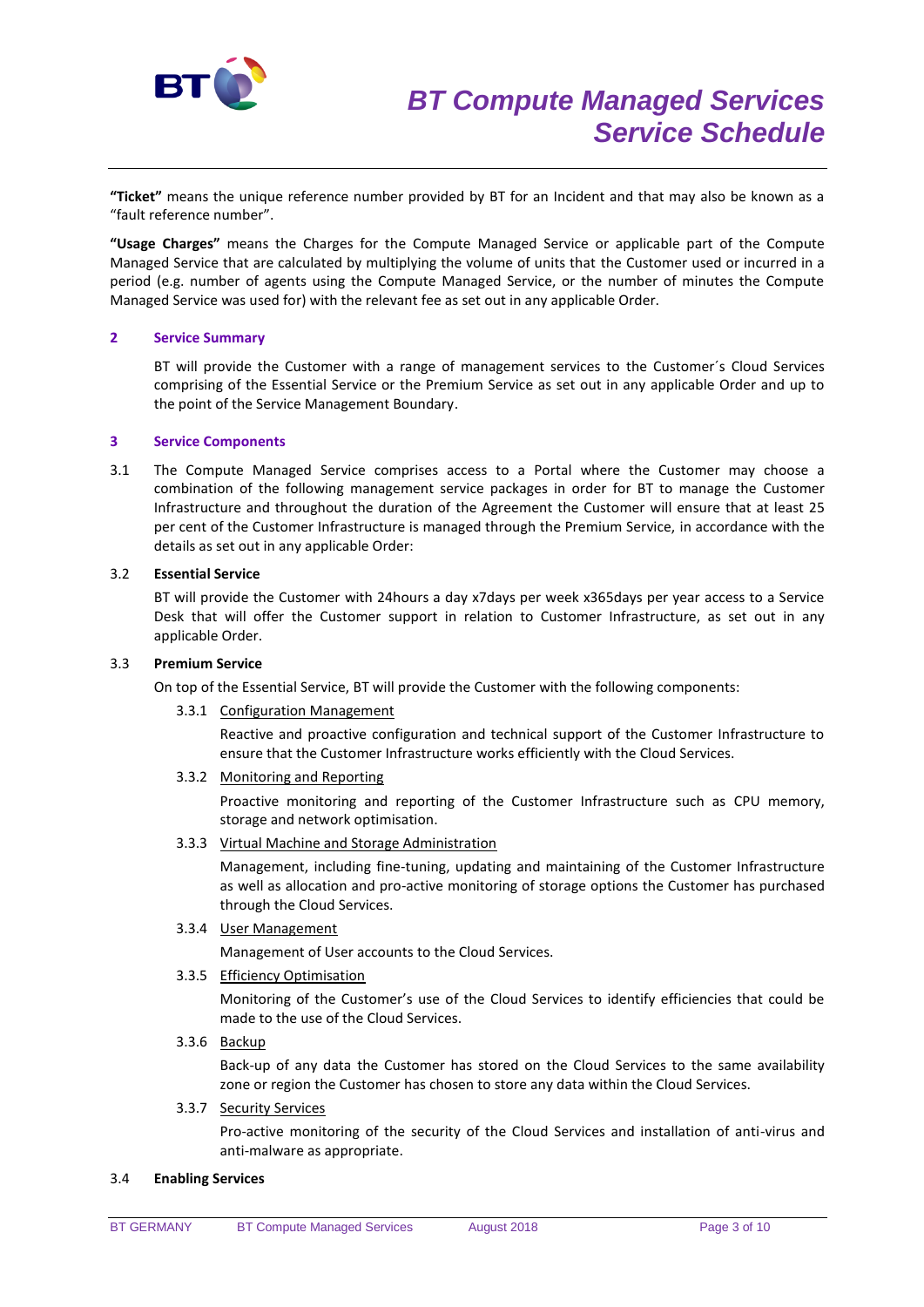

The Customer will have the following associated services in place that will connect to the Compute Managed Service and are necessary for the Compute Managed Service to function and will ensure that these services meet the minimum technical requirements that BT specifies:

- 3.4.1 computer hardware, software and telecommunications equipment and services necessary to access and use the Compute Managed Service;
- 3.4.2 an Internet connection either purchased from BT or from a third party internet provider;
- 3.4.3 Cloud Services, either purchased from BT or through the Cloud Services providers directly;
- 3.4.4 the corresponding applications on the Cloud Services to enable BT to provide the Compute Managed Service, for example, for BT to provide the back-up functionality, as described in Paragraph 3.3.6, the Customer shall have in place the corresponding back-up application on the Cloud Services,

If BT provides the Customer with any services other than the Compute Managed Service (including any Enabling Service) this Schedule will not apply to those services and those services will be governed by their separate terms.

## 3.5 **Exclusive Access to the Cloud Services**

- 3.5.1 If the Customer has ordered the Premium Service, the Customer will grant BT Exclusive Management Access to the Cloud Services in order that BT can provide the Customer with the Compute Managed Service.
- 3.5.2 If the Customer requires BT to grant the Customer Exclusive Management Access to the Cloud Services, the Customer will notify BT in writing in advance of the time period the Customer requires Exclusive Management Access.
- 3.5.3 BT will then confirm to the Customer in writing the time period that BT is able to grant the Customer Exclusive Management Access and throughout any such period the Service Levels will not apply.
- 3.5.4 When the Customer has Exclusive Management Access the Customer will not do anything on the Cloud Services that, when BT retakes Exclusive Management Access, will result in BT having to remedy any actions the Customer have taken on the Cloud Services in order for BT to provide the Compute Managed Service.
- 3.5.5 During any time period that BT does need to remedy any issues with the Cloud Services in accordance with Paragraph 3.5.4, the Service Levels will continue to not apply.
- 3.5.6 The Customer will indemnify BT against any claims brought by any third party cloud service provider during the time period the Customer has Exclusive Management Access.
- 3.5.7 At the end of the agreed time period in which BT has granted the Customer Exclusive Management Access, BT will retake Exclusive Management Access and BT will confirm to the Customer in writing when the Service Levels will apply again.

# **4 Ordering**

- 4.1 The Customer is responsible for opening an account with BT to gain access to the Portal to enable online ordering. The Agreement is effective once the Customer submits an Online Order on the Portal.
- 4.2 The Online Order should have all mandatory fields to be completed.
- 4.3 On receipt of an Online Order BT will configure the Service as set out in Paragraph 6.

# **5 BT Service Management Boundary (SMB)**

- 5.1 BT will provide and manage the Compute Managed Service in accordance with this Schedule and as set out in any applicable Order.
- 5.2 BT is responsible for the Services described in this Schedule up to the point where they are delivered on the Cloud Services and BT is not responsible for the Compute Managed Service outside the Service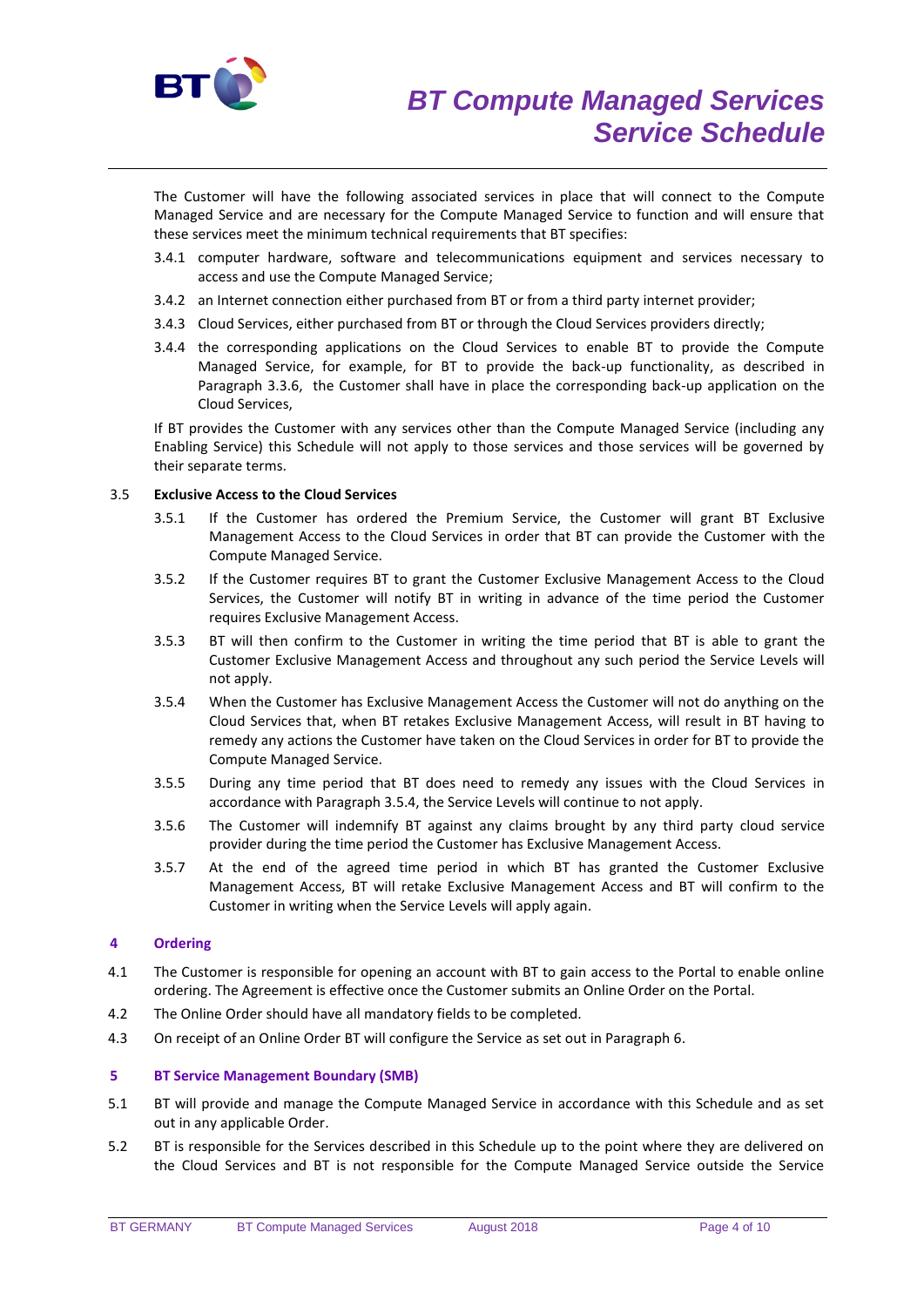

Management Boundary; including the availability, applications or any other element or functionality of the Cloud Services.

- 5.3 The Customer is solely responsible for obtaining and maintaining all necessary software licences or other authorisations and consents required for the Cloud Services.
- 5.4 The Service is delivered within a secure BT data centre with a security policy for the protection of Site, infrastructure and network. Although BT will use reasonable care and skill in carrying out its obligations under this Agreement in accordance with BT's security policy, it is not possible to guarantee that all instances of fraud, misuse, unwanted or unauthorised activity or access to the Customer's Information will be prevented or detected. Whenever BT becomes aware that security has been compromised, BT will take actions in order to limit any further occurrences of fraud, misuse, unwanted or unauthorised activity or access to the Customer's Information. Nevertheless, BT accepts no responsibility for any such incidents, or liability for any loss or damage suffered by the Customer. The Customer shall therefore take responsibility for the security of the Customer Information, Content and application of security policies designed to prevent unwanted or unauthorised activity or access to the Customer's Information.
- 5.5 BT does not make any representations, whether express or implied, about whether the Compute Managed Service will operate in combination with any Customer Equipment or other equipment and software.
- 5.6 The Compute Managed Service is not compliant with PCI DSS nor is it designed or intended to be and the Customer will not use the Compute Managed Service for the processing, storage or transmission of any cardholder data or any data that is subject to PCI DSS.

# **6 Delivery**

- 6.1 **Service Desk**. Before the Operational Service Date and, where applicable, throughout the provision of the Compute Managed Service, BT will provide the Customer with contact details for the Service Desk.
- 6.2 **BT Delivery obligations**. On receipt of an Online Order BT will:
	- 6.2.1 configure the Compute Managed Service as defined on the Online Order;
	- 6.2.2 conduct a series of standard tests on the Compute Managed Service to ensure that it is configured correctly;
	- 6.2.3 connect the Compute Managed Service to each Enabling Service; and
	- 6.2.4 on the date that BT has completed the activities in this Paragraph, confirm to the Customer that the Compute Managed Service is available for performance of any Acceptance Tests.
- **6.3 Customer Delivery obligations**. Before the Operational Start Date and, where applicable, throughout the provision of the Compute Managed Service, the Customer will:
	- 6.3.1 provide reasonable technical support to BT;
	- 6.3.2 ensure that the Customer have all necessary authorisations, licences and consents to allow BT to provide the Customer with the Compute Managed Service;
	- 6.3.3 in jurisdictions where an employer is legally required to make a disclosure to its Users and other employees:
		- (a) inform the Users that as part of the Compute Managed Service being delivered by BT, BT may monitor and report to the Customer the use of any targeted applications by them; and
		- (b) ensure that Users have consented or are deemed to have consented to such monitoring and reporting (if such consent is legally required).

BT will not be liable for any failure by the Customer to comply with these obligations and hence the Customer will be liable to BT for any claims, losses, costs or liabilities incurred or suffered by BT due to the Customer´s failure to comply with this Paragraph.

6.3.4 allow BT to install all necessary software on the Customer servers or other systems in order for BT to provide the Compute Managed Service.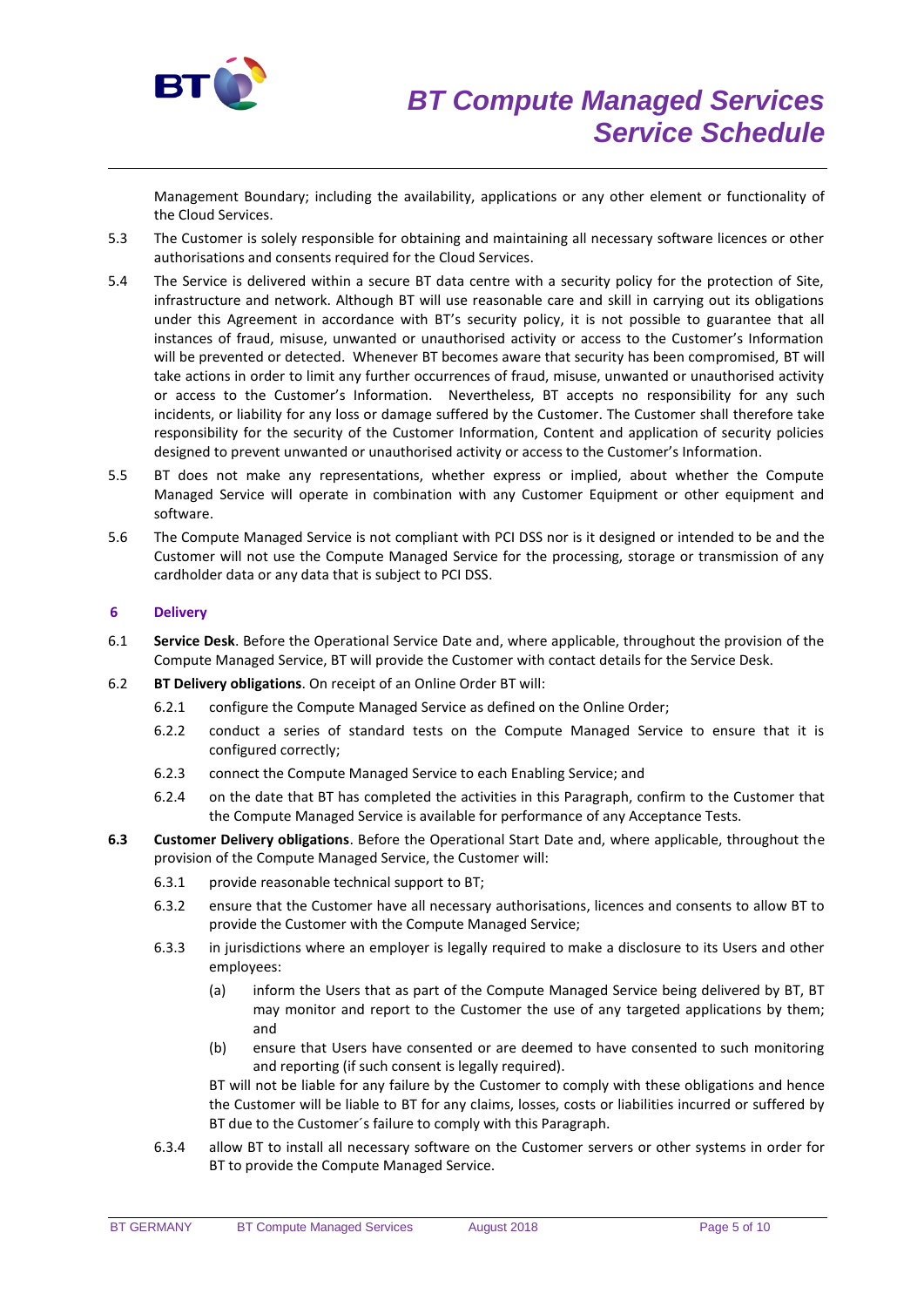

# 6.4 **Acceptance Tests**

- 6.4.1 The Customer will carry out the Acceptance Tests for the Compute Managed Service within five Business Days after receiving notice from BT in accordance with Paragraph 6.2.4 ("**Acceptance Test Period**").
- 6.4.2 The Compute Managed Service is accepted by the Customer if the Customer confirms acceptance in writing during the Acceptance Test Period or is treated as being accepted by the Customer if the Customer does not provide BT with notice to the contrary by the end of the Acceptance Test Period.

## 6.5 **Operational Service Date.**

- 6.5.1 Subject to Paragraph 6.4 above, the Operational Service Date will be the earlier of the following:
	- (a) the date that the Customer confirms or BT deems acceptance of the Compute Managed Service in accordance with Paragraph 6.4.2; or
	- (b) the date of the first day following the Acceptance Test Period.
- 6.5.2 If, during the Acceptance Test Period, the Customer provides BT notice that the Acceptance Tests have not been passed, BT will remedy the non-conformance without undue delay and provide the Customer notice that BT has remedied the non-conformance and inform the Customer of the Operational Service Date.
- 6.6 **Changes before delivery.** If the Customer requests a change to the Compute Managed Service before the planned delivery date, then BT may revise the expected delivery date to accommodate that change.
- 6.7 Service Transition.
	- 6.7.1 If the Customer is transitioning its existing services to BT, the Customer will provide any information or access BT reasonably requests within a reasonable period of time before the Operational Service date, including:
		- (a) an inventory list with information relating to the Customer Infrastructure to be transitioned with relevant specifications, including:
			- (i) software licence information;
			- (ii) network diagrams;
			- (iii) Device name and IP addressing; and
			- (iv) details of any third party contracts, service level agreements and equipment;
		- (b) access to the Customer Infrastructure prior to the Service Start Date;
	- 6.7.2 Any changes to the inventory will be made in writing and:
		- (a) may cause delay to the transition of the Customer´s service or the Operational Service Date; and
		- (b) may result in a change to the Charges to reflect the revised scope of the Compute Managed Service. Any such changes shall be agreed by submission of a new Online Order.

### **7 In Life Management during operation**

### 7.1 **BT obligations**.

- 7.1.1 On and from the Service Start Date, BT:
	- (a) will respond and use reasonable endeavours to remedy an Incident without undue delay and in accordance with the Service Levels as set out in Paragraph 8;
	- (b) will fulfil Service Requests;
	- (c) may carry out maintenance from time to time and will use reasonable endeavours to inform the Customer at least five Business Days before any Planned Maintenance on the Compute Managed Service. However, BT may inform the Customer with less notice than normal where maintenance is required in an emergency; and
	- (d) may, in the event of a security breach affecting the Compute Managed Service, require the Customer to change any or all of its passwords.

## 7.2 **Customer obligations**.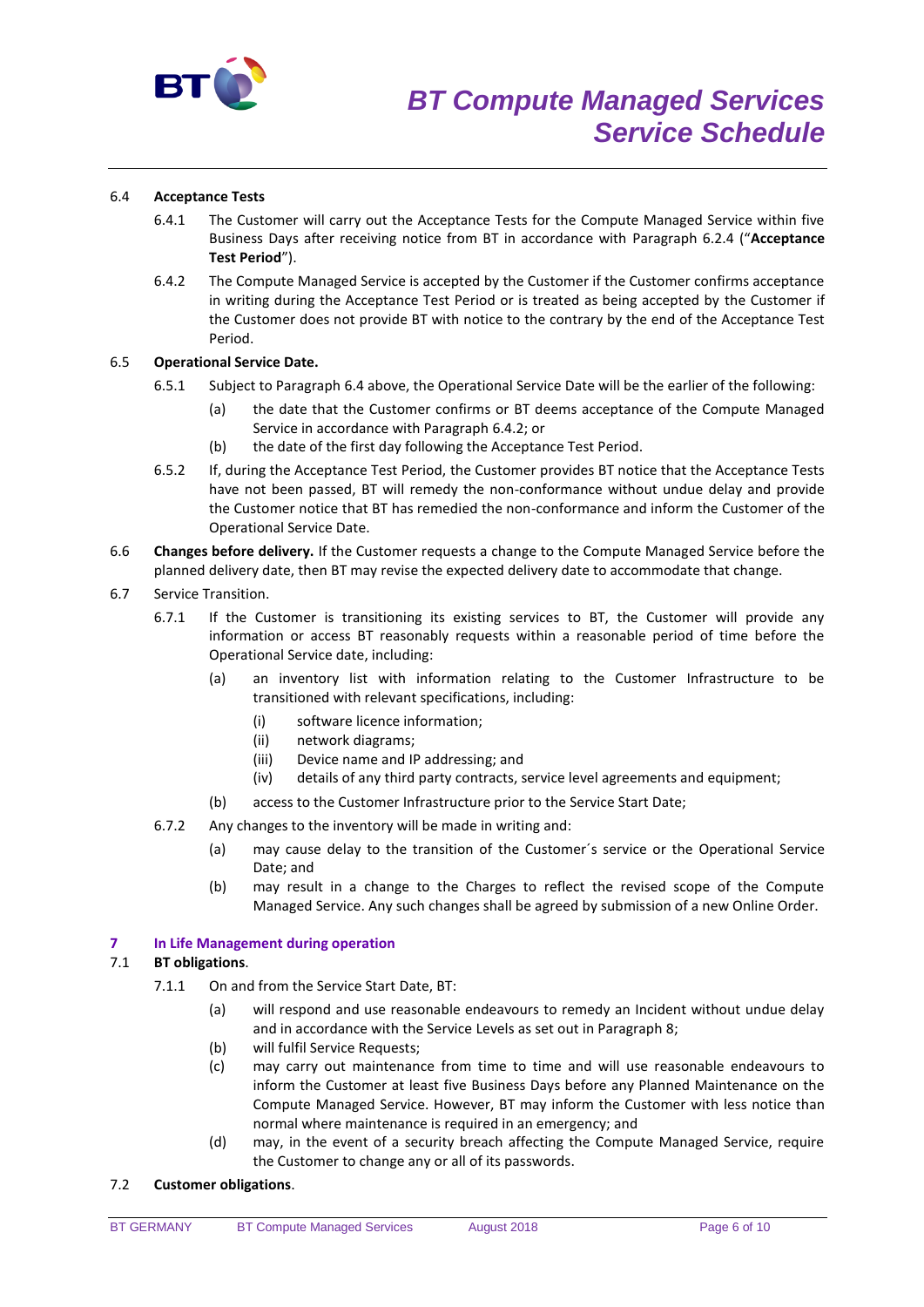

# 7.2.1 On and from the Operational Service Date, the Customer will:

- (a) ensure that Users report Incidents to the Customer Contact and not to the Service Desk;
	- (b) ensure that the Customer Contact will take Incident reports from Users and pass these to the Service Desk in accordance with Paragraph 8 using the agreed reporting procedures, and is available for all subsequent Incident management communications;
- (c) monitor and maintain any Customer Equipment connected to the Compute Managed Service or used in connection with a Compute Managed Service;
- (d) ensure that any Customer Equipment that is connected to the Compute Managed Service or that the Customer uses, directly or indirectly, in relation to the Compute Managed Service is:
	- (i) connected using the applicable BT Network termination point, unless the Customer has BT's permission to connect by another means;
	- (ii) adequately protected against viruses and other breaches of security;
	- (iii) technically compatible with the Compute Managed Service and will not harm or damage BT Equipment, the BT network, or any of BT's suppliers' or subcontractors' network or equipment; and
	- (iv) approved and used in accordance with relevant instructions, standards and applicable law and any safety and security procedures applicable to the use of that Customer Equipment;
- (e) immediately disconnect any Customer Equipment, or advise BT to do so at the Customer's expense, where Customer Equipment:
	- (i) does not meet any relevant instructions, standards or applicable law; or
	- (ii) contains or creates material that is in breach of the Acceptable Use Policy and the Customer are contacted by BT about such material,

and redress the issues with the Customer Equipment prior to reconnection to the Compute Managed Service;

- (f) distribute, manage and maintain access profiles, passwords and other systems administration information relating to the control of Users' access to the Compute Managed Service;
- (g) maintain a written list of current Users and provide a copy of such list to BT within five Business Days following BT's written request at any time;
- (h) ensure the security and proper use of all valid User access profiles, passwords and other systems administration information used in connection with the Compute Managed Service and:
	- (i) immediately terminate access for any person who is no longer a User;
	- (ii) inform BT immediately if a User's ID or password has, or is likely to, become known to an unauthorised person, or is being or may be used in an unauthorised way;
	- (iii) take all reasonable steps to prevent unauthorised access to the Compute Managed Service;
	- (iv) satisfy BT's security checks if a password is lost or forgotten; and
	- (v) change any or all passwords or other systems administration information used in connection with the Compute Managed Service if BT requests to do so in order to ensure the security or integrity of the Compute Managed Service; and
- (i) not allow any User specific subscription to be used by more than one individual User unless it has been reassigned in its entirety to another individual User, in which case the Customer will ensure the prior User will no longer have any right to access or use the Compute Managed Service:

### **8 Incidents and Service Levels**

8.1 Where the Customer becomes aware of an Incident; the Customer Contact will report any Severity Level 1 Incidents and Severity Level 2 Incidents via telephone to the Service Desk, otherwise if the Severity Level 1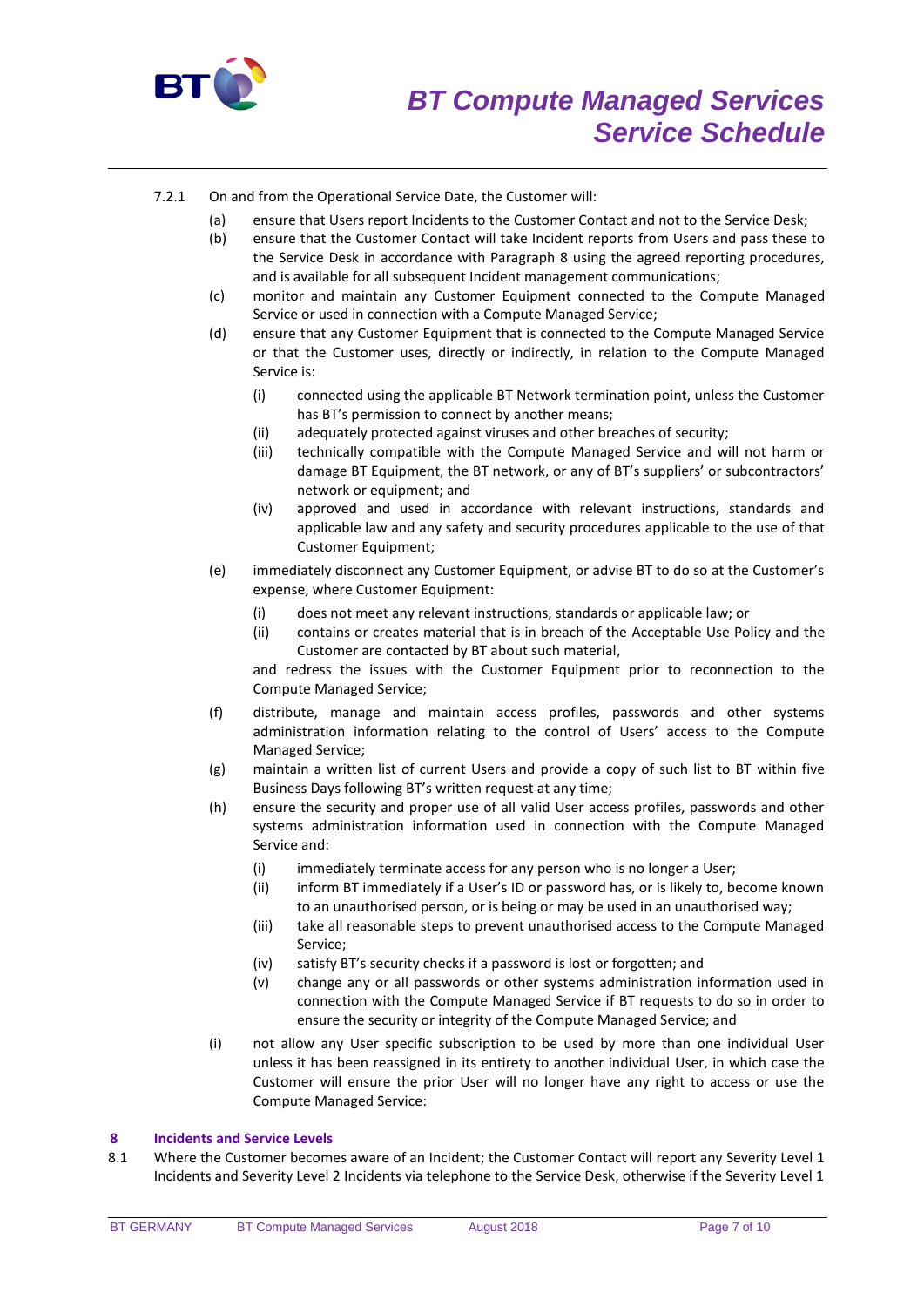

Incidents or Severity Level 2 Incident is not reported via telephone it will be deemed a Severity Level 3 Incident.

- 8.2 If BT detects or if the Customer report an Incident.
	- 8.2.1 BT will give the Customer a Ticket;
	- 8.2.2 BT will inform the Customer when it believes the Incident is cleared and will close the Ticket when:
		- (a) the Customer confirms that the Incident is cleared, or
		- (b) BT has attempted unsuccessfully to contact the Customer, in the way agreed, and the Customer Contact has not responded within 24 hours following BT's attempt to contact the Customer Contact.
	- 8.2.3 If the Customer confirms that the Incident is not cleared within 24 hours after having been informed, the Ticket will remain open, and BT will continue to work to resolve the Incident.
- 8.3 **Incident Resolution Service Levels**. From the Operational Service Date and subject to the Customer reporting at least four Qualifying Incidents per calendar month in accordance with Paragraph **Error! Reference source not found.**, BT will provide the Compute Managed Service with the response and resolution times for Qualifying Incidents in accordance with the below table ("Incident Resolution Service Level"):

| <b>Incident Category</b> | <b>Response and Resolution Service Levels</b>                                           |
|--------------------------|-----------------------------------------------------------------------------------------|
| Severity Level 1         | BT will aim to respond to 95% of Qualifying Incidents in any given calendar month       |
|                          | within 20 minutes and to resolve 90% of Qualifying Incidents in any given calendar      |
|                          | month within four hours of reporting the Qualifying Incident in accordance with         |
|                          | Paragraph Error! Reference source not found                                             |
| Severity Level 2         | BT will aim to respond to 95% of Qualifying Incidents in any given calendar month       |
|                          | within 30 minutes and to resolve 85% of Qualifying Incidents in any given calendar      |
|                          | month within 12 hours of reporting the Qualifying Incident in accordance with           |
|                          | Paragraph Error! Reference source not found                                             |
| Severity Level 3         | BT will aim to respond to 90% of Qualifying Incidents in any given calendar within four |
|                          | hours and to resolve 80% of Qualifying Incidents in any given calendar month within     |
|                          | 24 hours of reporting the Qualifying Incident in accordance with Paragraph Error!       |
|                          | Reference source not found.                                                             |
| Severity Level 4         | BT will aim to respond to 95% of Qualifying Incidents in any given calendar month       |
|                          | within one Business Day and to resolve 90% of Qualifying Incidents in any given         |
|                          | calendar month within 72 hours of reporting the Qualifying Incident in accordance       |
|                          | with Paragraph Error! Reference source not found                                        |

- 8.4 If BT fails to meet the Incident Resolution Service Level, the Customer may request Service Credits at the rate of four per cent of the Usage Charges for the Compute Managed Service with the Usage Charges being based on the month the Incident was reported in accordance with Paragraph **Error! Reference source not found.**.
- 8.5 The Customer may request applicable Service Credits within 28 days of the end of the calendar month in which a Qualifying Incident occurred by providing details of the reason for the claim. Any failure by the Customer to submit a request in accordance with this Paragraph will constitute a waiver of any claim for Service Credits for that calendar month.
- 8.6 Upon receipt of a valid request for Service Credits:
	- 8.6.1 BT will issue the Customer with the applicable Service Credits by deducting those Service Credits from the invoice within two billing cycles of the request being received; and
	- 8.6.2 following termination of the Service where no further invoices are due to be issued by BT, BT will pay the Customer the Service Credits within 90 days.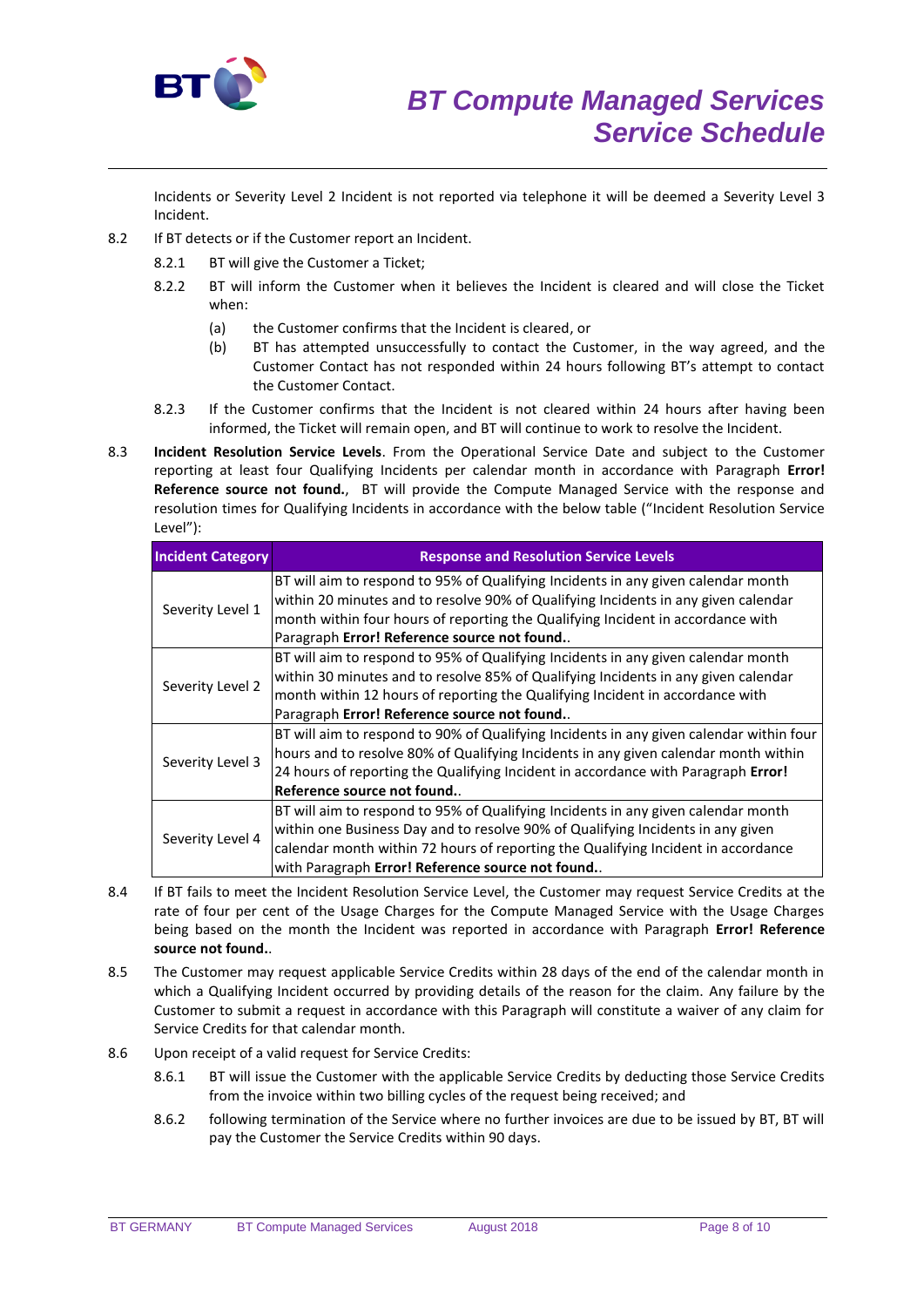

- 8.7 Service Credits for all Service Levels will be aggregated and are available up to a maximum amount equal to 100 per cent of the monthly Usage Charges based on the calendar month the Qualifying Incident was reported to BT in accordance with Paragraph **Error! Reference source not found.**.
- 8.8 All Service Levels and Service Credits will be calculated in accordance with information recorded by, or on behalf of, BT.
- 8.9 The Service Levels under this Schedule will not apply:
	- 8.9.1 in the event Exclusive Access to the Cloud Service was granted to the Customer;
	- 8.9.2 the Cloud Services are unavailable for whatever reason and this is due to no fault of BT;
	- 8.9.3 in the event of the Customer is in breach with its obligations under the Agreement ; or
	- 8.9.4 during any trial period of the Compute Managed Service.

# **9 Charges and invoicing**

- 9.1 Charges for the Service are set out in the Portal and will be set out on the Online Order.
- 9.2 The Compute Managed Service is subject to a Minimum Revenue Commitment whereby:
	- 9.2.1 The Customer will pay BT the Minimum Revenue Commitment throughout the duration of the Agreement.
	- 9.2.2 BT may terminate the Compute Managed Service on 30 days' notice if the Customer fails to pay the Minimum Revenue Commitment or any part of it.
- 9.3 Charges shall be paid in accordance with the payment terms as agreed in the Agreement.
- 9.4 BT will invoice Charges on or after the dates set out below:
	- 9.4.1 One-off Charges on the Operational Service Date of the relevant Online Order;
	- 9.4.2 Usage or other Recurring Charges, monthly or quarterly in arrears (depending on the Customer´s billing frequency) from the Operational Service Date.
- 9.5 Additional Charges shall apply for:
	- 9.5.1 investigating Customer reported Incidents where BT finds no Incident or that the Incident is outside the Service Management Boundary. These shall be based on BT's reasonable man-hours costs multiplied with the total hours spend on investigating such incorrectly reported Incidents;
	- 9.5.2 commissioning the Compute Managed Service outside of Business Hours. The applicable Charges shall be first agreed by a new Online Order before BT will execute such activities; and
	- 9.5.3 expediting provision of the Compute Managed Service at the Customer's request after BT has informed the Customer of the expected delivery date. The applicable Charges shall be first agreed by a new Online Order before BT will execute such activities.

# **10 Termination of Service**

At the effective termination date;

- (a) BT will provide configuration information relating to the Compute Managed Service provided at the Site(s) in a format that BT reasonably specifies;
- (b) BT will delete any Content if required by applicable law; and
- (c) the Customer will lose all access to the Service and any portions thereof, including, but not limited to its account on the Portal and the Customer information stored on the Service. In addition, upon termination for any reason whatsoever, BT will have the right to immediately delete, without notice the Customer Information. Therefore the Customer hereby acknowledges and accepts to have retained copies of its Customer information or to migrate all its Customer information before the effective termination date. BT shall not be liable for any loss or damage which may be incurred by the Customer or any third parties as a result of such deletion from the effective termination date.